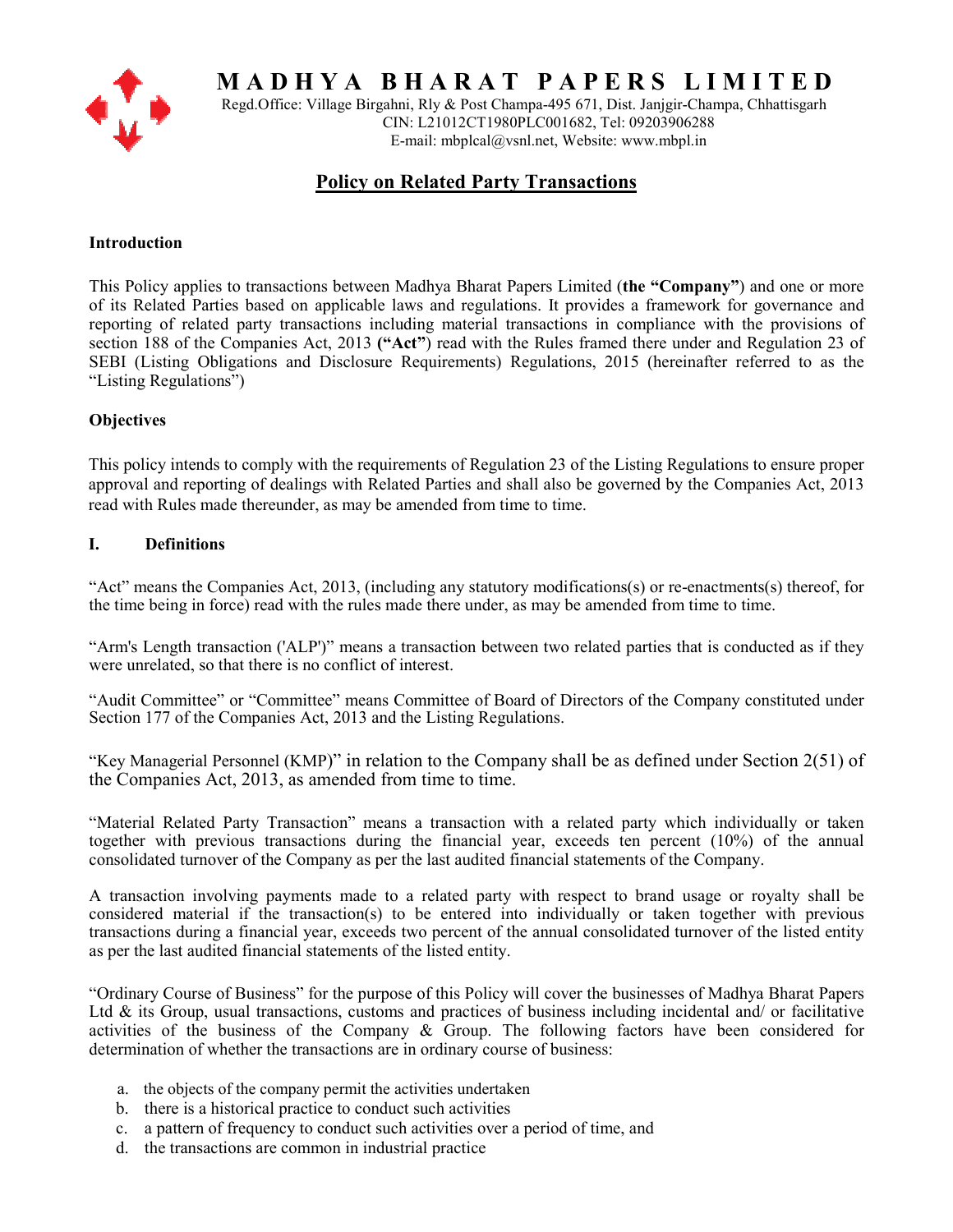"Related Party" means a related party as defined under Section 2(76) of the Companies Act, 2013 and Regulation 2 of the Listing Regulations.

"Related Party Transaction" shall mean such transactions as specified under Section 188 of the Companies Act, 2013 or Rules made thereunder and Regulation  $2(1)(zc)$  of the Listing Regulations including any amendment or modification thereof, as may be applicable.

"Relative" means relative as defined under section 2(77) of the Companies Act, 2013 and Rules prescribed thereunder.

### **II. Identification of Potential Related Party Transactions**

Each Director and Key Managerial Personnel is responsible for providing notice to the Board or Audit Committee of any potential Related Party Transaction involving him or her or his or her Relative, including any additional information about the transaction that the Board/Audit Committee may reasonably request. Board/Audit Committee will determine whether the transaction does, in fact, constitute a Related Party Transaction requiring compliance with this policy

All Directors are required to declare and disclose their concerns or interests in any company or companies or bodies corporate at the first Board Meeting in every financial year and subsequently whenever there is any change in disclosures. In addition, the directors shall ensure that any business transactions entered into between the Company and themselves comply with the terms of this Policy.

The Company strongly prefers to receive such notice of any potential Related Party Transaction well in advance so that the Audit Committee/Board has adequate time to obtain and review information about the proposed transaction.

# **III. Procedure for approval of Related Party Transactions**

#### i) Review and Approval of Related Party Transaction

All Related Party Transactions shall be subject to the prior approval of the Audit Committee whether at a meeting or by resolution by circulation or through electronic mode. A member of the Committee who (if) has a potential interest in any Related Party Transaction will abstain from discussion and voting on such Related Party Transaction and shall not be counted in determining the presence of a quorum when such Transaction is considered.

# ii) Approval by Circular Resolution of the Committee

In the event the Company Management determines that it is impractical or undesirable to wait until a meeting of the Committee to enter into a Related Party Transaction, such transaction may be approved by the Committee by way of circular resolution in accordance with this Policy and statutory provisions for the time being in force. Any such approval must be ratified by the Committee at its next scheduled meeting.

#### iii) Omnibus Approval

- The Audit Committee may grant omnibus approval for such related party transactions which are unforeseen and repetitive in nature provided, the validity of such transaction is upto one year and the value does not exceed Rs.1 crore per transaction and that such approval shall specify:
	- a. the name/s of the related party, nature of transaction, period of transaction, maximum amount of transaction that can be entered into,
	- b. the indicative base price/current contracted price and the formula for variation in the price if any; and
	- c. such other conditions as the Audit Committee may deem fit.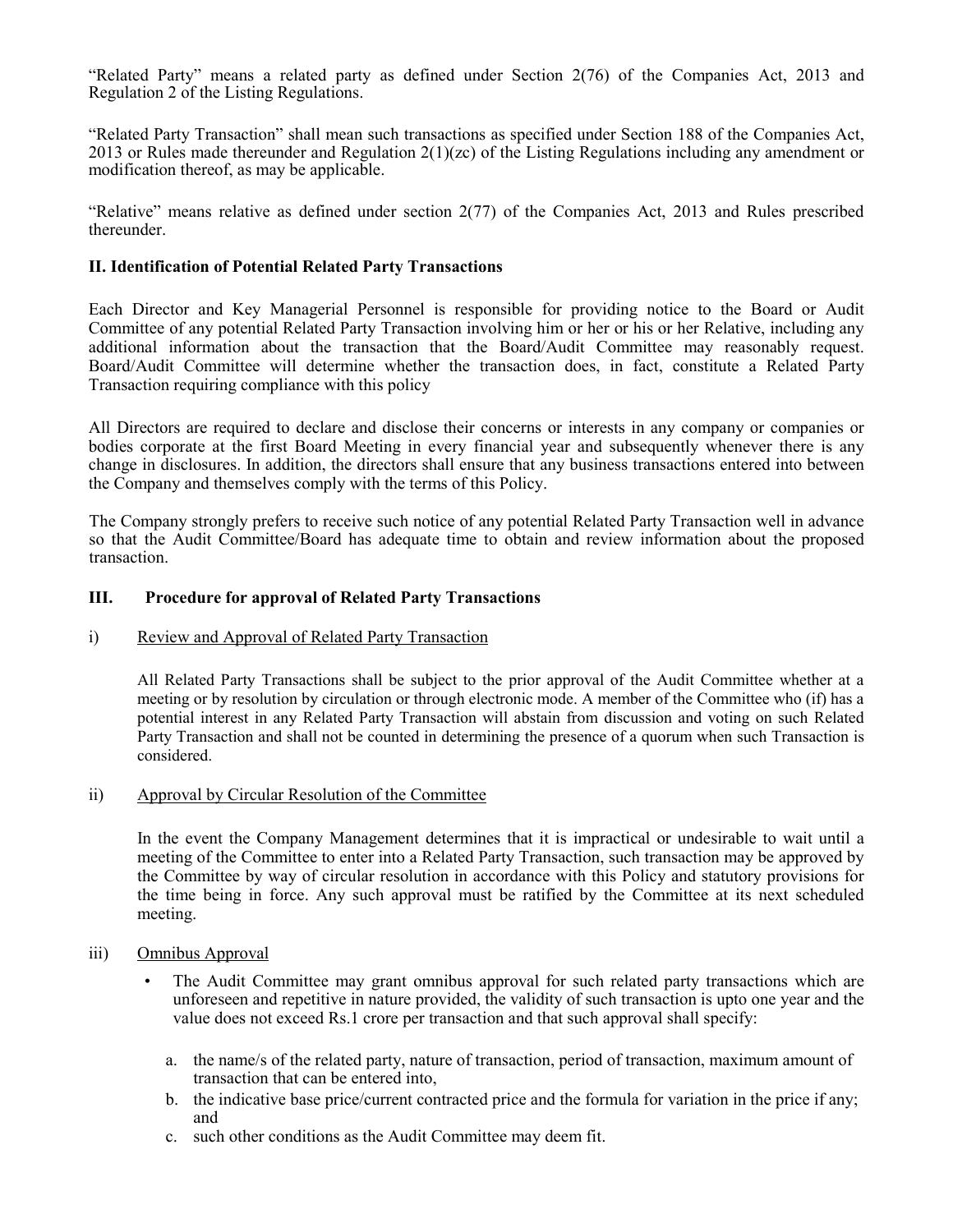• The Audit Committee shall review, at least on a quarterly basis, the details of related party transactions entered into by the Company pursuant to each of the omnibus approval given

While assessing a proposal put up before the Audit Committee/Board for approval, the Audit Committee/Board may review the following documents/seek the following information from the management in order to determine if the transaction is in the ordinary course of business and at arm's length or not:

- a. Nature of the transaction i.e. details of goods or property to be acquired/transferred or services to be rendered/availed – including description of functions to be performed, risks to be assumed and assets to be employed under the proposed transactions;
- b. Key terms (such as price and other commercial compensation contemplated under the arrangement) of the proposed transaction, including value and quantum;
- c. Key covenants (non-commercial) as per the draft of the proposed agreement/contract to be entered into for such transaction;
- d. Special terms covered/to be covered in separate letters or undertakings or any other special or sub arrangement forming part of a composite transaction;
- e. Benchmarking information that may have a bearing on the arm's length basis analysis, such as:
	- market analysis, research report, industry trends, business strategies, financial forecasts, etc.;
	- third party comparables, valuation reports, price publications including stock exchange and commodity market quotations;
	- management assessment of pricing terms and business justification for the proposed transaction;
	- Comparative analysis, if any, of other such transaction entered into by the company.

### iv) Approval of the Board of Directors of the Company

As per the provisions of Section 188 of the Act, all kinds of transactions specified under the said Section and which are not in the ordinary course of business or are not at arm's length basis, are placed before the Board for its approval.

In addition to the above, the following kinds of transactions with related parties are also placed before the Board for its approval:

- Transactions which may be in the ordinary course of business and at arm's length basis, but which are as per the policy determined by the Board from time to time (i.e. value threshold and/or other parameters) require Board approval in addition to Audit Committee approval;
- Transactions in respect of which the Audit Committee is unable to determine whether or not they are in the ordinary course of business and/or at arm's length basis and decides to refer the same to the Board for approval;
- Transactions which are in the ordinary course of business and at arm's length basis, but which in Audit Committee's view requires Board approval.

# v) Approval of the Shareholders of the Company

• **All the material related party transactions** shall require approval of the shareholders through resolution and no related party shall vote to approve such resolutions whether the entity is a related party to the particular transaction or not.

However, the requirements specified in this sub-clause shall not apply in respect of a resolution plan approved under section 31 of the Insolvency Code, subject to the event being disclosed to the recognized Stock Exchanges within one day of the resolution plan being approved.